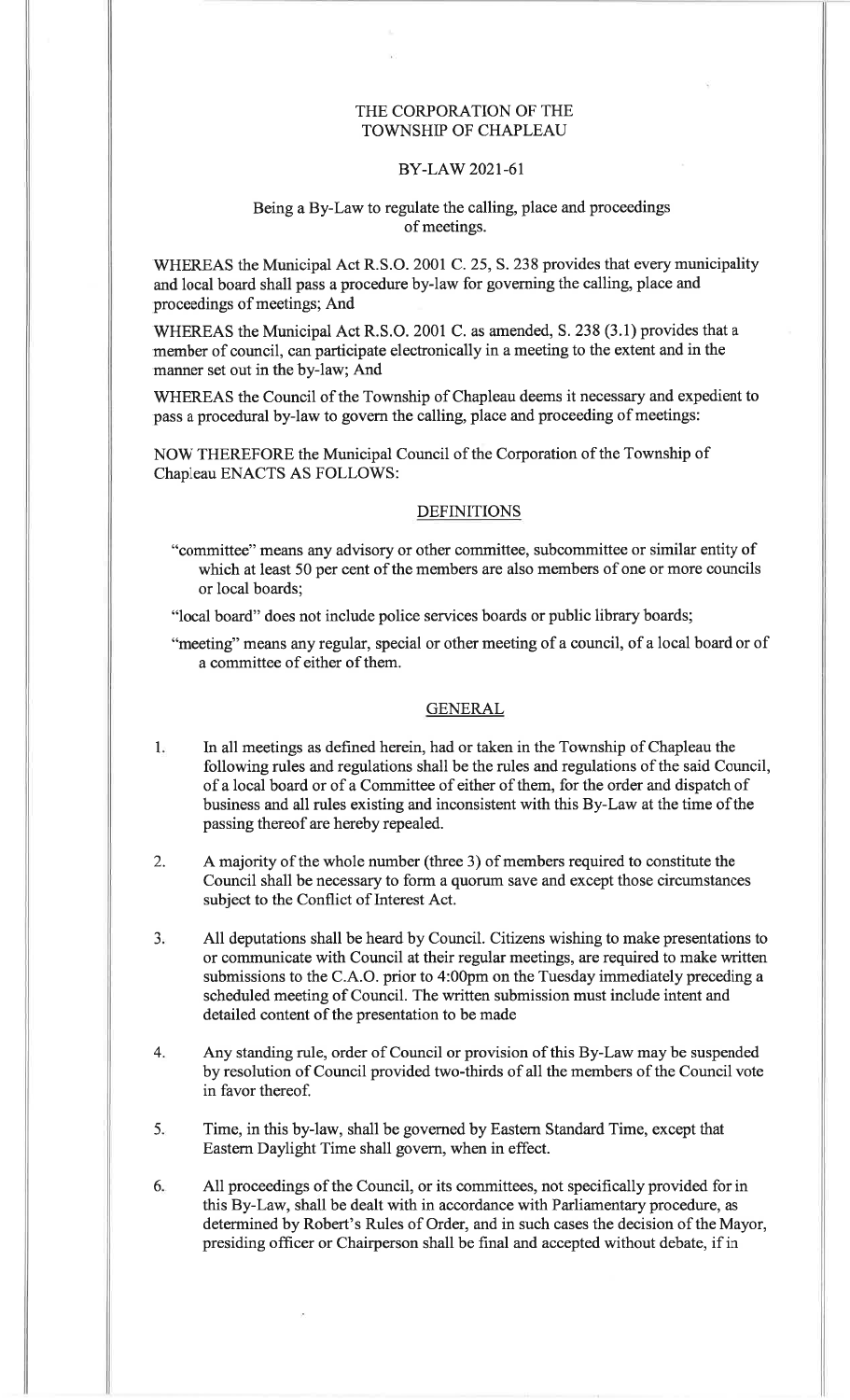accord with the above rules. Call to Order by Herb & Susan Perry is approved as aprocedural reference in support of Robert's Rules of Order.

- $7.$ There shall be annually appointed or nominated, as may be required, at regular meetings of the Township Council, members to various Boards and Commissions inaccordance with the requirements of the Ontario Statutes or Council By-Laws.
- 8The Mayor and members of Council may participate in open meetings by ElectronicAttendance through teleconferencing and have their participation counted indetermining whether a quorum of members exists at any point in the meeting. This participation may be used only in a situation where a member has no choice but to beaway from the community and is not to allow members to participate electronically when being away from town is a choice. These circumstances may include illness of the member or a family member for whom the mayor or councillor is caring and may include absence from the community for work or businesses purposes. It is not meantfor the Mayor or any councillor to be an electronic presence because of a vacation.
- Unless otherwise decided by Council, all members attending meetings held during anEmergency may participate by way of Electronic Attendance in open or closed meetings and such meetings shall be deemed to be held in the Clerk's Office at the Civic Centre 20 Pine Street, Chapleau, Ontario. All members present in person or byway of Electronic Attendance may participate in such a decision. $9<sub>1</sub>$
- Meetings held by way of Electronic Attendance shall begin at 6:30 p.m. unlessotherwise specified.10
- Electronic Attendance shall mean, unless Council decides otherwise, participation byteleconference or online platforms at the discretion of administration.11
- Resolutions passed at a meeting by way of Electronic Attendance will require arecorded vote, pursuant to section 246 of the Municipal Act. $12.$
- Members of the public may participate in a meeting held electronically by way ofElectronic Attendance using the telephone number or the app meeting invitation provided on the agenda. Mernbers of the public may not participate electronically inmeetings held in Chambers.13.
- In order for Council to meet in closed session when all of the members and the publichave joined electronically, the main teleconference or online meeting will be suspended and members of Council will connect on a secure teleconference line or online platform for the closed meeting before returning to the main public meeting.t4.
- Presentations may be permitted by members of the public at open meetings held by way of Electronic Attendance subject to reasonable conditions as determined by theChair of the Meeting15.

#### NOTICE OF MEETINGS OF COUNCIL

- Following the adoption of the Annual Council meeting schedule by Council, theCAO shall immediately give notice by way of an advertisement in the localnewspaper and by way of a posting on the Community Portal, where copies oftheAnnual Council meeting schedule may be viewed or obtained.16.
- The Annual Council meeting schedule shall be posted on the Township officebulletin board and on the Community Portal.17.
- The Annual Council meeting schedule shall also be included in the Public copies ofthe Council meeting agendas.18
- Copies of the Annual Council meeting schedule shall be provided to anyone, free ofcharge, during regular office hours.19.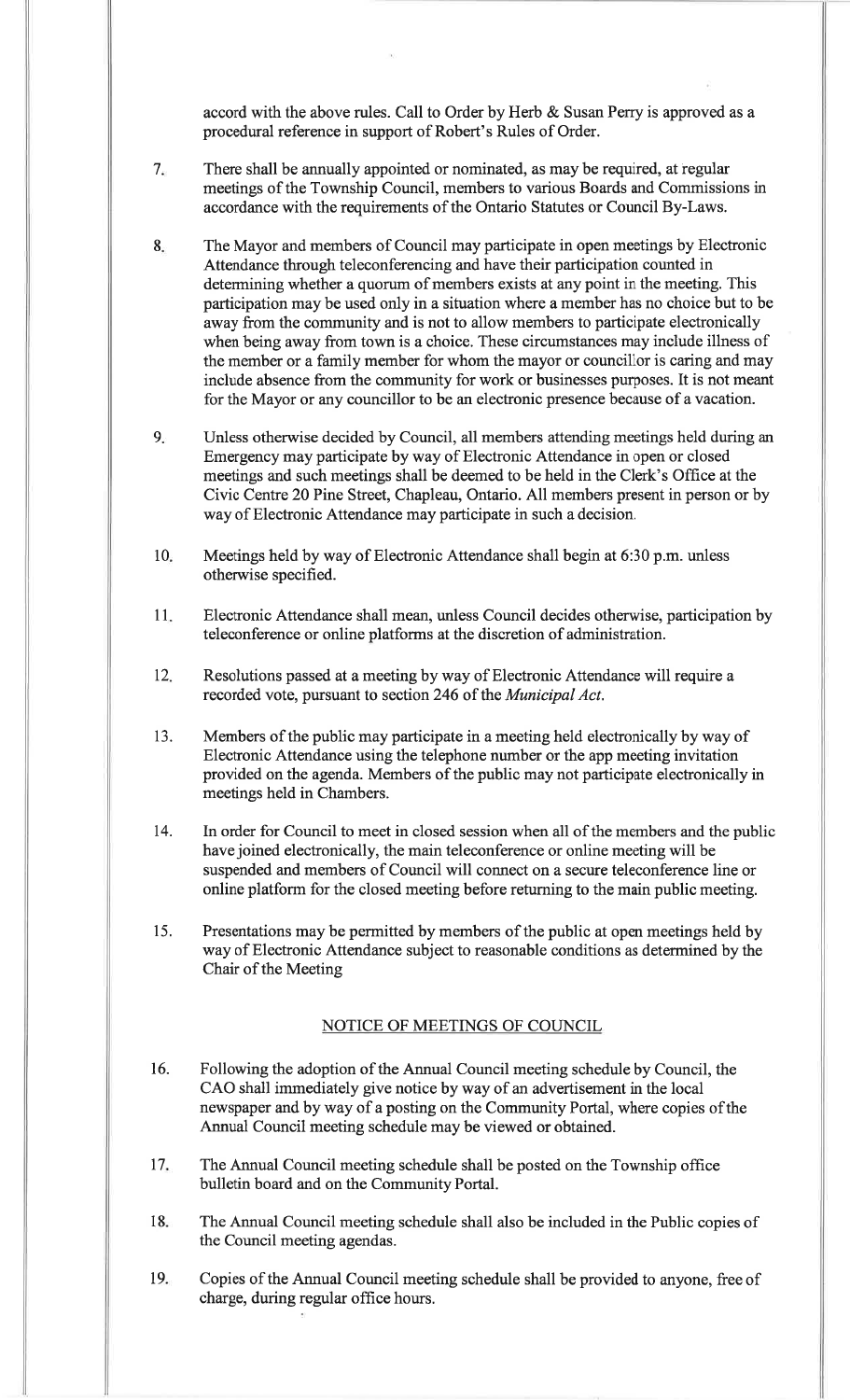#### CONVENING MEETINGS

20. a) The regular meetings of the Council shall be held at 6:30 pm in the Council Chambers on the second and fourth Mondays of each month throughout the yearThe first meeting after a regular election shall be held in accordance with the requirements of the Municipal Act.

b) When holidays are observed on a Monday, the regular meeting of Council scheduled for that day shall be held on the following Monday.

- 2t. Notice shall not be required to be given of regular meetings of the Council unless theday of meeting be other than that provided by this By-Law, but the mailing out ordelivery of the Agenda shall be considered as adequate notice of such regularmeetings.
- 22. a) As much notice as possible shall be given of all emergency meetings and shall begiven by telephone communication by the CAO.
	- b) On urgent and extraordinary occasions, with the consent of two-thirds of the members of Council, an emergency meeting of the Council may be held at any timecircumstances warrant in order to ratify, confirm and expedite business arising out of Committee resolutions which require the Mayor and CAO to sign and affix the seal of the Corporation to any agreement, deed, conveyance or other document supporting to bind the Corporation.

# COMMENCEMENT OF MEETINGS

- 23 As soon after the hour of meeting as there shall be a quorum present, the Mayor shall take the chair and call the mernbers present to order, and in the absence of the Mayor, a presiding officer shall be appointed by Council and he/she shall take thechair and call the meeting to order.
- 23 If the person who ought to preside at any meeting does not attend within fifteen minutes after the hour appointed, the mernbers present may appoint a presiding officer from among thernselves, and he/she has the same authority as the absent person would have had if present.
- Unless a quorum is present within fifteen minutes after the time appointed for themeeting, the meeting shall be deemed to be a nullity and the members then present may leave.24.

### AGENDA

25. The CAO shall prepare for the use of the members "The Agenda" for each regularmeeting of the Council by Thursday noon preceding the Monday meeting date, containing the following:

Agenda for Regular Meetings of Council

- l. Attendance
- 2. Disclosure of interests
- 3. Additions and/or deletions to the agenda
- 4. Reception of Delegations
- 5. Business
- 6. Accounts (For Information Only)
- 7. Resolutions
- 8. Correspondence
- 9. Other/meetings
- 10. In camera

26. a) Every communication or petition intended for presentation to the Council mustbe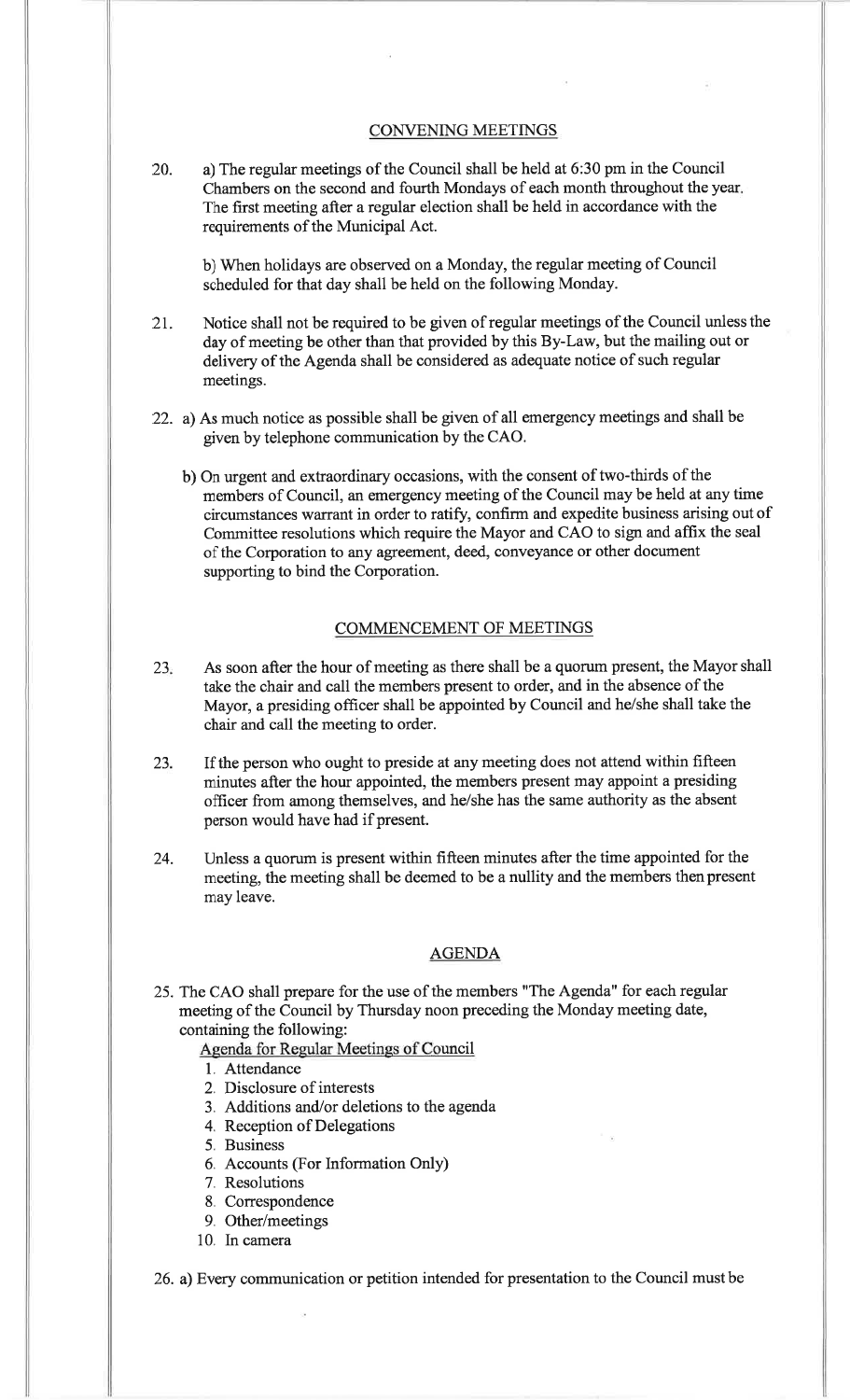legibly written, typed, or printed and signed by at least one person.

- b) The CAO shall list in the agenda only those communications and petitions receivedprior to 4:00 p.m. on Tuesday preceding the regular Council meeting. All communications or petitions received after this time shall be referred to the nextregular meeting of Council. Items brought before Council by members and/or the CAO under additions and/or deletions to the agenda, may be considered with theconsent of the majority of Council members present at the meeting.
- c) Communications and petitions presented to Council may be brought into immediatediscussion and disposed of forthwith, provided the communication or petitioncomplains of some present personal grievance which requires an immediate reply.
- $27.$ The business shall in all cases be taken up in the order in which it stands upon theAgenda, unless otherwise determined upon a vote of two-thirds of the members present, and all questions relating to the priority of business shall be decided withoutdebate.
- 28.Enquiries may be made of the Mayor or presiding officer, or through him to any member of the Council or to a Department Head, relating to any matter connected with the business of the Township, but no argument or opinion is to be offered, orfacts to be stated, except so far as may be necessary to explain the same, and in answering any such question a member is not to debate the matter to which the samerefers.

### RULES OF DEBATE AND CONDUCT

- 29.The Mayor or presiding officer shall preserve order and decorum, and decidequestions of order, subject to an appeal to the Council.
- 30.Every member, previous to his/her speaking on any question or motion shall address him/herself to the Mayor or presiding officer.
- 31.When a motion is seconded, it shall, on request, be read by the Mayor or presiding officer, or the CAO before debate.
- 32.When two or more members speak at once, the Mayor or presiding officer shallname the member who first spoke.
- JJ.Any mernber may require the question or motion under discussion to be read at anytime during the debate, but may not interrupt a member while speaking.
- 34.All members may speak more than once save and except (and then not longer thanten minutes unless permitted by Council) to the same question except the mover, who shall have the right to reply when all members choosing to speak have spoken,unless a member wishes to explain a material part of his speech, and this may be done only with the permission of the Mayor or presiding officer, but then he shall notintroduce any new matter.
- $35.$ No member shall speak disrespectfully or use abusive or unparliamentary words or expressions in Council. No member shall criticize any vote of the Council, except for the purpose of moving that such vote be reconsidered. No person shall disobey the rules of the Council, the decision of the Mayor, or the presiding officer or of theCouncil on questions of order or procedure. In case any member shall disobey, he/she may be ordered by the Mayor of presiding officer, to leave his/her seat forthat meeting. In case of apology being made by the offender, he/she may be permitted by the Mayor or presiding officer, with the approval of Council, to resumehis/her seat.
- If any mernber desires to leave a meeting of Council prior to adjournment, and notreturn thereto, he/she shall so advise the Mayor or presiding officer, and his/herdeparture shall be recorded.36.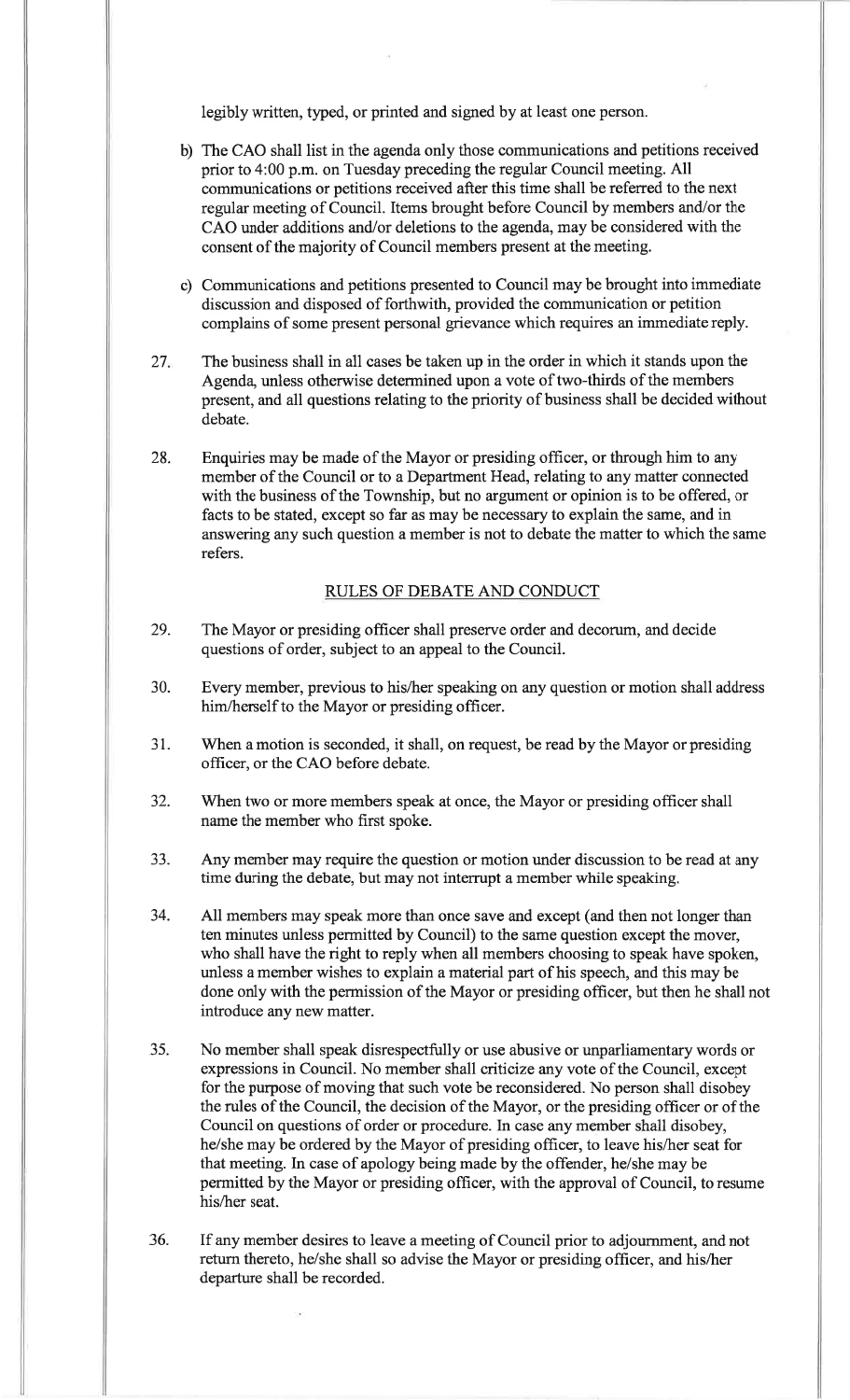# QUESTIONS OF PRIVILEGE ANDPOINTS OF ORDER

- 37 When the Mayor or presiding officer is called upon to decide a point of order or procedure, the point shall be stated without unnecessary comment, and the Mayor orpresiding officer shall state the rule or authority applicable to the case. When the rules of order do not cover the point of order or procedure raised, "Roberts Rules ofParliamentary Procedure" shall be the authority and govern.
- 38.When a point of order is raised or when a member is called to order from the chair, the member shall immediately cease speaking until the Mayor or presiding officershall have decided the point of order. The mernber maybe permitted to explain. The decision of the Mayor or presiding officer shall be final, unless an appeal is made to the Council, in which case the question "shall the ruling of the Chair besustained?" shall be determined without debate.
- $39.$  Whenever the Mayor or presiding officer is of the opinion that any motion offered to the Council is contrary to the rules of the Council, he/she shall advise the membersthereof immediately and quote the rules or authorities applicable. Argument orcomment shall not be permitted.

# MOTIONS AND ORDER OFPUTTING OUESTIONS

- 40. All motions shall be moved and seconded before being debated or put to a vote.
- After a motion is moved and seconded, it shall be deemed to be in possession of the Council, but may be withdrawn at the joint request of the mover and seconder atanytime before decision or amendment with the permission of the Council.4I
- 42.When a question is under debate, no motion shall be received except for thefollowing purposes and according to the listed priorities, namely:
	- (x) (1) To extend the hour of automatic adjournment.
	- (x) (2) To adjourn. (may not be introduced in Camera).
	- (3) To postpone to a definite date.
	- $(x)$  (4) To lay on the table (indefinite postponement).
		- (5) To commit (refer to a Committee
		- (6) To amend.
		- (The iterns marked (x) are not debatable).

#### **VOTING**

- 43Every member present, when a question is put, shall vote thereon unless he/she hasany pecuniary interest. When a member has such interest in the question under debate, he/she shall so advise the Council in accordance with the provisions of the Municipal Conflict of Interest Act and the CAO shall duly record such interest intheminutes. If any member present persists in refusing to vote except for reasons ofsuch interest, he/she shall be recorded as voting in the negative on the question before the Council.
- Unless disqualified, the Mayor or presiding officer shall vote with the other members on all questions, and any question on which there is an equality of votes shall bedeemed to be lost.44.
- In cases required by law, and when any member calls for the yeas and nays, the names of those who vote for and of those who vote against the question shall beentered upon the minutes of Council.45.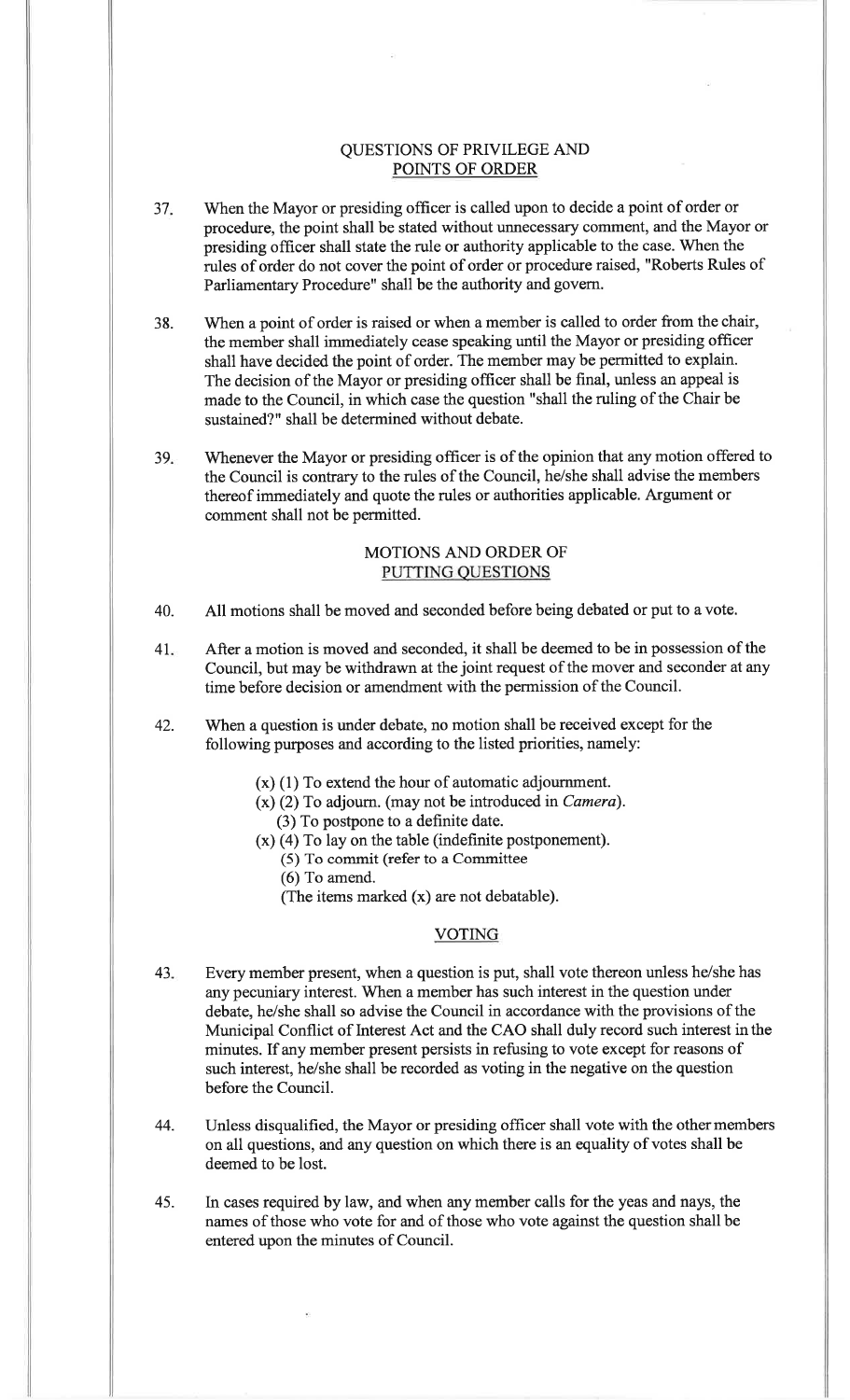46. After any question is finally put by the Mayor or presiding officer, no member shall speak to the question nor shall any other motion be made until after the result is declared. The decision of the Mayor or presiding officer as to whether the questionhas been finally put shall be conclusive.

### IN-CAMERA SESSIONS

- Whenever it is moved and carried that the Council go in-camera, the Mayor orpresiding officer shall maintain order in the in-camera session and report itsproceedings.47.
- The rules of the Council shall be observed in the in-camera session so far as they areapplicable.48.
- If any sudden disorder shall arise in the in-camera session, the Mayor or presiding officer shall immediately and without any question deem the Council meeting tohave resumed.49.
- On motion in the in-camera session to rise and report, the question shall be decidedwithout debate.50.

# SPECIAL MEETINGS OF COUNCIL

- 51. Special meetings of Council shall be held upon a majority vote of Council.
- A majority of the whole number of members of the Council shall be necessarytoconstitute a quorum. 52
- Items to be considered at a special meeting of Council shall be those agreed to byamajority of the whole number of mernbers of the Council.53
- At special meetings of the Council, it shall not be within the jurisdiction of Councilat that meeting to consider or decide upon any matter unless such matter has been fully explained.54
- The Council may by resolution provide that a special meeting may be held at aplaceother than in the Council Chambers at the Civic Centre.55

# BY-LAWS

- 56.All By-Laws, with their titles, shall be listed and attached to the Agenda forthemeeting at which they are to be read a first time.
- 58. a) A By-Law may be considered read a second and third time at the same meeting atwhich it is read a first time. If any member shall object to the By-Law being considered read a second and third time, a two-thirds vote of all members of the Council shall be required in order to permit the By-Law to be considered read asecond and third time.
	- b) By-Laws may be referred to a special meeting of Council for consideration and toreceive second, third and final reading.
- 59. a) There shall be one original printed copy of every By-Law which has been adopted bythe Council and which shall be signed by the Mayor or presiding officer and theCAO or Deputy Clerk, and sealed with the Seal of the Corporation.
	- b) The original signed copy of each By-Law shall be filed by the CAO in a secureplacein the Township vault kept by the CAO for proper safe-keeping, and eachBy-Law shall be indexed.